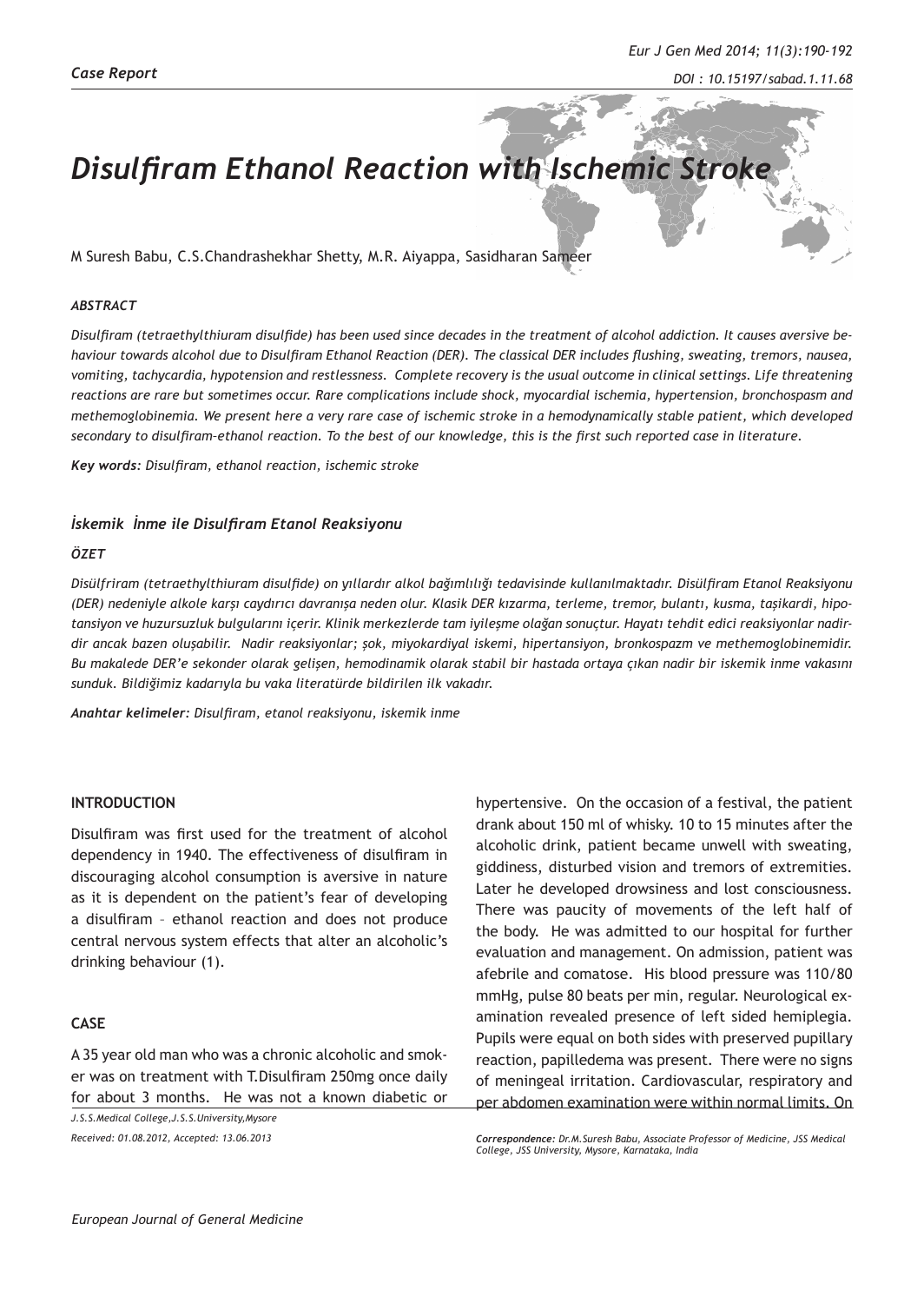

*Figure 1. CT scan of head showed a large, hypodense lesion involving the right parietal, temporal, frontal and parieto-occipital lobes with mass effect suggestive of acute infarction in the right middle cerebral artery territory and adjacent watershed zones.*

investigations, complete hemogram, biochemical parameters like blood sugar, blood urea, serum creatinine, liver function tests, lipid profile, serum calcium, magnesium, electrolytes and ABG were within normal limits. ECG and ECHO were normal. CT scan of head showed a large, hypodense lesion involving the right parietal, temporal, frontal and parieto-occipital lobes with mass effect suggestive of acute infarction in the right middle cerebral artery territory and adjacent watershed zones (Figure 1). Doppler study of both carotid arteries was



*Figure 2. MR Cerebral angiogram done at one week of stroke showing haemorrhagic conversion of the infarct with increased intracerebral edema with midline shift.* 



*Figure 3. CT scan of head done at one month of follow up showing resolving features of old infarction in right middle cerebral artery territory and adjacent watershed zones.*

normal. HIV and VDRL tests were both negative. ANA, IgM antiphospholipid antibody, lupus anticoagulant, protein C, protein S, antithrombin III, serum homocysteine levels were within normal limits. A final diagnosis of chronic alcoholism with disulfiram – ethanol reaction with ischemic stroke was made. Patient was treated with mannitol, glycerol, antiplatelet drugs, statins, folic acid and vitamin B complex supplements. Patient recovered consciousness one week after admission. MR Cerebral angiogram done at one week of stroke showed normal cerebral vessels. There was haemorrhagic conversion of the infarct with increased intracerebral edema with midline shift (Figure 2). At one month of follow up, patient's orientation was normal and the power of the affected limbs had improved to 4/5. CT scan of head done at one month of follow up showed resolving features of old infarction in right middle cerebral artery territory and adjacent watershed zones (Figure 3).

# **DISCUSSION**

Therapeutic doses of disulfiram used as a part of a comprehensive treatment program typically range from 125–500 mg/day. Disulfiram and its metabolites impair both cytosolic aldehyde dehydrogenase-1 (ALDH1) and mitochondrial aldehyde dehydrogenase-2 (ALDH2). The inhibition by disulfiram of ALDH2 leads to a rise of acetaldehyde levels 5 to 10 times above baseline levels and a few days of treatment with disulfiram can reduce